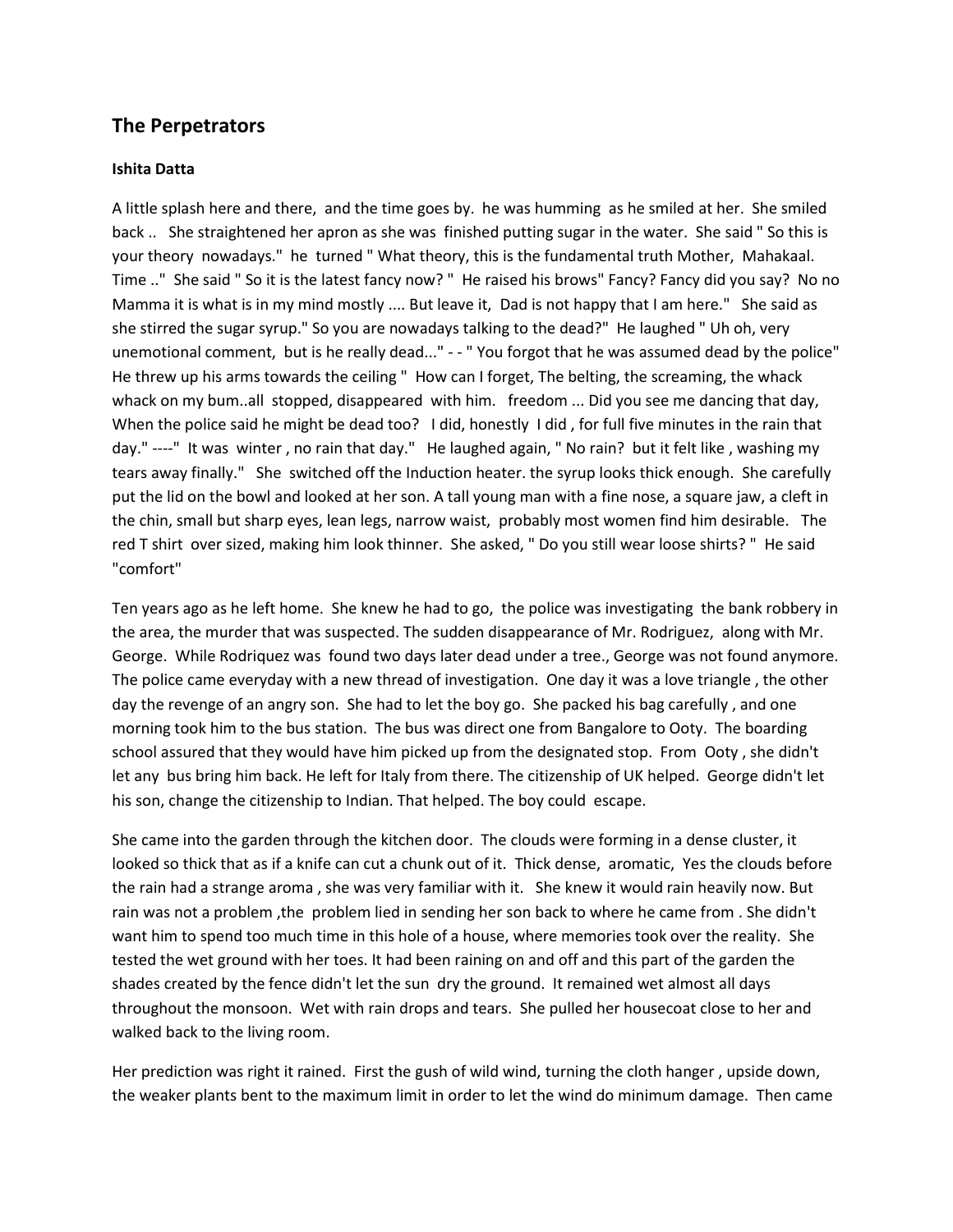the rain, lashing on the window pane. The wind made the rain drops almost horizontal. The cypress in the lawn moved as if they were saying " No No No" The swinging bushy head of the plants suddenly turned into the head of a boy. " No , No No Daddy No" She shuddered. Sunny should leave in few days.

" You still have coffee in the afternoon? " Her son stood at the door of her bedroom. She couldn't help smiling looking at the handsome face " Why you want some?" He smiled " How well you read mind." She replied "Magic." ... " Really Ma , how do you do that, always, like this... Read my mind, my thoughts" She got up from the bed, " The magic of motherhood. " .." You don't take the credit" ..." "What credit? This debit credit thing in relationships are getting boring, thanks to social media". She said as she walked to the kitchen. He followed her. " Black but with little bit more sugar." ---" You didn't tell that the morning one was not enough." ---" That's because I was enjoying home so much, overlooked it". Her steps faltered. Did that mean, he would stay longer? " What happened?" He asked seeing her stop. She shook her head and entered the kitchen. She put aside the sugar syrup carefully, poured water in the saucepan, and kept two cups near the hob. As the water boiled she heard him humming. she listened to the perfect tune and put two spoons of coffee in each cup. He said " You know what , there is a change in you." She froze. He was leaning against the wall and could not see her face. " Yes you have changed. Your face looks longer, I mean narrower, your eyes are darker, and your hair, yes you hair is curlier. " She let her breath escape. " You mean I am old". He said thoughtfully " No , you look different, as if you have changed. As if you are yanked out of the body, and treated with a chemical and then put back." --" Oh ,that is too graphic" She laughed lightly. The priest had said, when someone does something evil, their soul is changed, it is spoilt. She remembered the long narrow face of the devil in the story books that had a moral lesson. She made the coffee and handed him a cup. He said " Let's sit on the swing Ma like old times" ..." But it is raining." .." That ok, let's sit and drink our coffee like we did before. " ----" You drank milk , I drank coffee." She smiled. He laughed " Yes you didn't give me coffee that time." He pulled her by the elbow and guided her towards the swing. The swing was a bit wet, but the shade on the top didn't let too much water on it. They sat on it . The rain dropped around them.. The smell of the wet ground was strong. The young man kept quiet. She knew her son couldn't help going back to the past, the events that happened around the swing, the rose bushes, the thorny branches, the braised skin, the salty taste of blood ...She said silently " Go back. This is why I never wanted you to come here... Go back. if possible tomorrow."

Sunny talked during the dinner, his usual cheerful manner, the late afternoon was forgotten This is the good thing about young age, you bounce back, you don't walk , you run and the things move behind you faster. That's good. That's really good. The dinner was simple. Sunny enjoyed the pork vindaloo. Praising her culinary abilities to the skies. Making ooos and aaas like he used to. After dinner they came to the living room. She settled in her single sofa. He lounged on the recliner. He lit a cigarette. He didn't ask her if she minded that or not. She braced herself and looked straight into his eyes. She knew by the rate of his breathing, that he was going to say now, what he had avoided throughout the day. She also got the uncanny feeling that this was what he had come for. She suddenly remembered that he had only a duffle bag with him when he walked in the house. So no plans for staying long. She said with a calm voice " Ask, what you wanted to the whole morning. " silently she added, the impulse that you